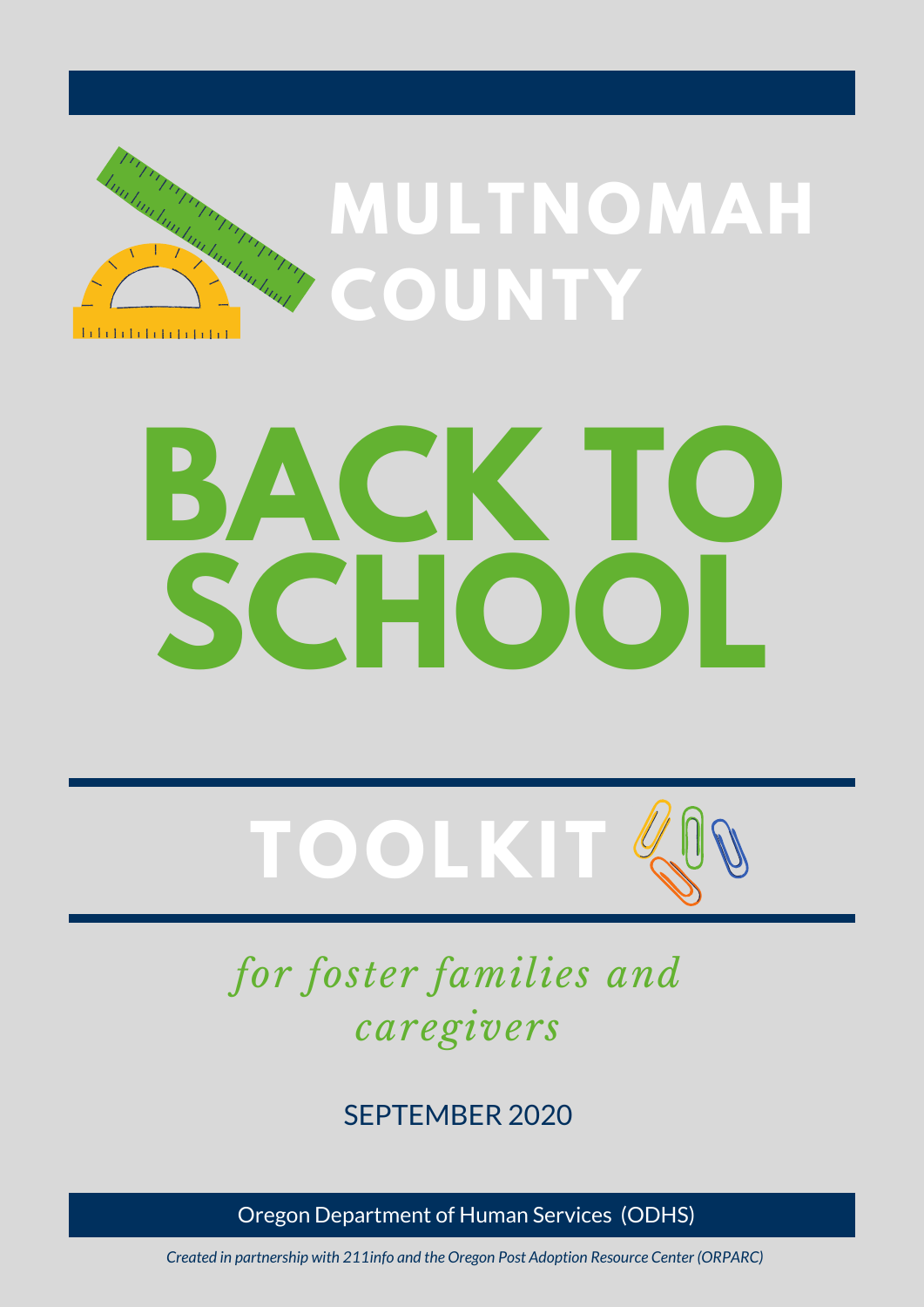## *Dear caregivers,*

The thought of going back to school can be so exciting… but this year things look so different!

Virtual school can be especially challenging for foster parents and relative caretakers who now need to balance work, parenting and supporting learning at home... all this while navigating multiple service systems!

Luckily, we live in a county where many professionals and organizations have said yes to support foster parents and relative caretakers in their journeys. We want you to have information about some of the programs and services that could be helpful to you and your family as you navigate the new school year. Some people say it is all about having the right tool for the job, and we think that knowing what is available to you can make a significant difference!

Please take a minute to see what is available and to reach out to your Oregon DHS Worker or local Oregon DHS Foster Family Retention and Recruitment Champions for questions or help navigating the resources in this kit. We look forward to walking alongside with you and your family this new year and to help you find the right tool for the job.

Thank you for all you do.

*Multnomah County ODHS Foster Family Retention & Recruitments Champions*

## **TOOLKIT TABLE OF CONTENTS**

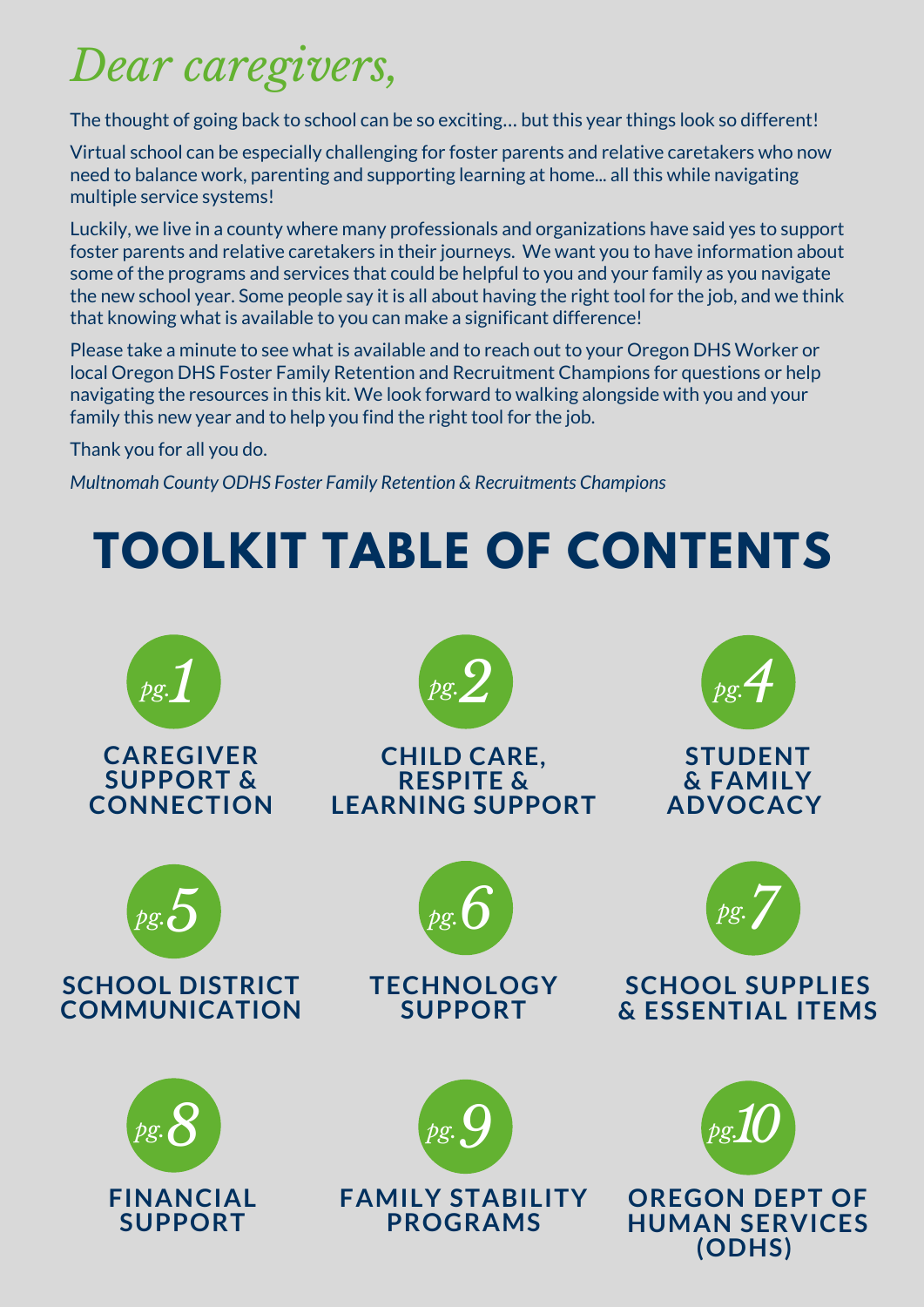## **CAREGIVER SUPPORT & CONNECTION**

### **GREATER METRO FPA KEEP SUPPORT GROUP**

The Greater Metro Foster Parent Association offers a support group for foster parents on the 2nd Tuesday of each month. Training credits are given for attendance and some meetings include a speaker. **Contact GMFPA President, Doris Tamoro at dtamoro@msn.com or 503-285-9103.**

### **ODHS SPANISH-SPEAKING SUPPORT GROUP**

A support group for foster parents in Spanish meets the 3rd Wednesday of the month starting Sept 16th, 2020 at 6:30 PM. **Inquire with Irene Phipps at 971- 601-0401 or Irene.m.phipps@dhsoha.state.or.us**

### **ORPARC**

ORPARC offers a private online Parent Group for adoptive and assisted guardianship families. Members connect with other parents in a Facebook forum, moderated by an ORPARC Family Support Specialists. To join the group email orparc@nwresource.org.

ORPARC also has a fantastic library with books, DVDs and materials for foster and adoptive families that can be borrowed and delivered to your door! **Browse the catalogue at: www.orparc.org/lending-library, call: 1- 855-496-BOOK (2665) or email: ORPARClibrary@nwresource.org**

Coming soon! ORPARC is partnering with Jeff Gianola from KOIN 6 for virtual story time - stay tuned on www.orparc.org.

KEEP is an evidence-based support and skill enhancement program for foster and kinship parents of children ages 4-12 (KEEP Standard) and teens (KEEP SAFE). KEEP groups are fun, informative and provide weekly support to families navigating these unprecedented times. Participants earn a \$25 gift card and Oregon DHS training credits for every session they attend! KEEP also provides culturallyspecific groups for Spanish-speaking families, Native American families (and those caring for Native American youth), ASL interpretation and also affinity groups for families caring for LGBTQIA+ teens. **Please visit www.keepfostering.org/keep-in-oregon or call KEEP recruiter Mirna Pani at 503.250.0401 for information / registration.**

## **FASTT**

The Family Advice and Support Text and Telephone Line is a service from the Center for Translational Neuroscience at the University of Oregon aimed to support parents of children 0 - 5 years old. They can help with live, free, anonymous support and strategies around parenting challenges, how to manage children's behaviors and stress reduction. **Call 541-262-1550 or text 'SUPPORT' or 'GET TIPS' for assistance on your phone! (**The services of this program are subject to change).

## **ODHS ON FACEBOOK**

Connect with Oregon DHS on social media. Staying connected is even more crucial during this time. **Please find the Multnomah Foster OR Adopt Facebook page!** You can search for Multnomah Foster OR Adopt in the search banner bar.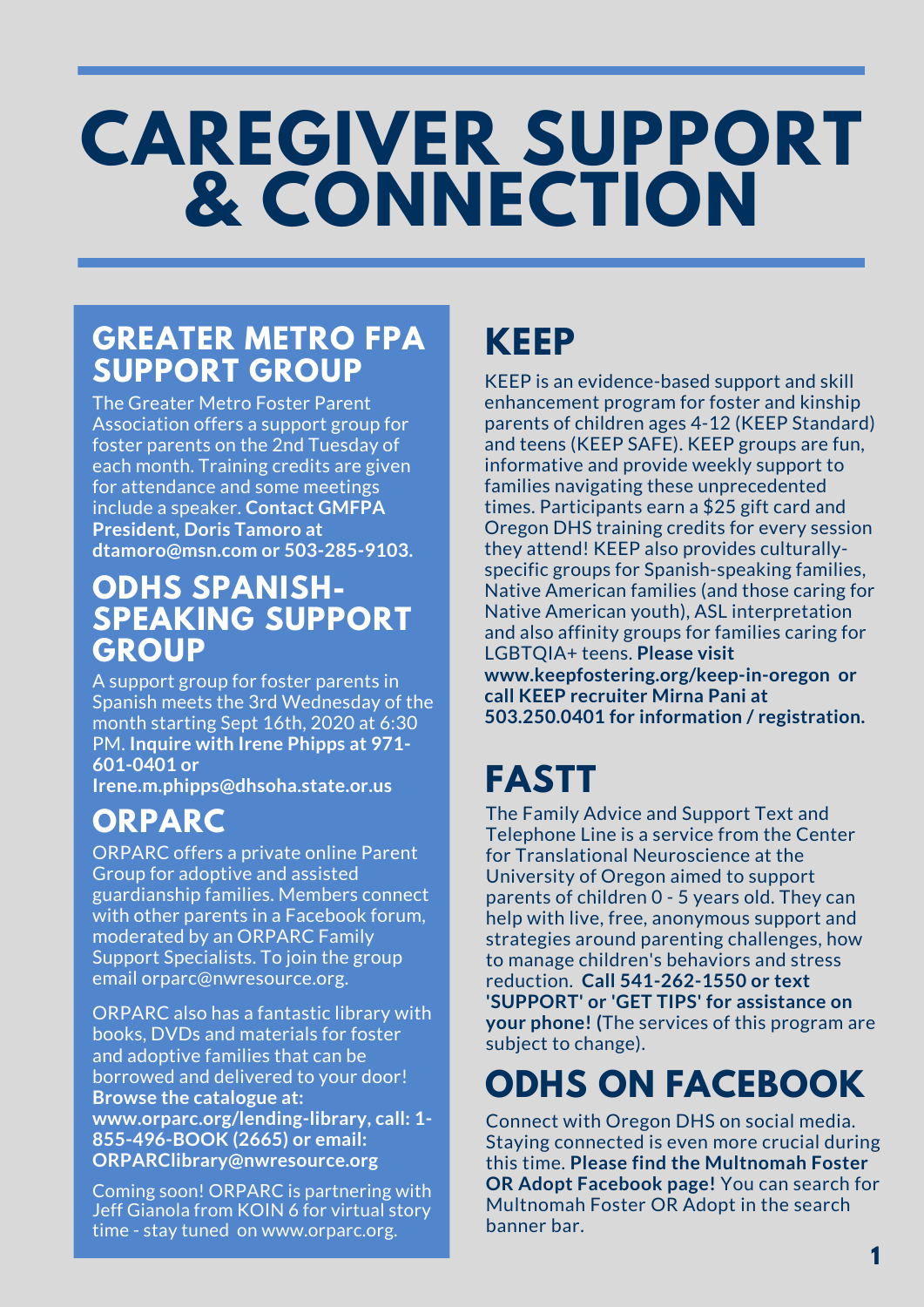## **CHILDCARE, RESPITE & LEARNING SUPPORT**

### **LEARNING SUPPORT**

#### **Maple Star**

Maple Star Skills Trainers help youth build skills in communication, relationships, independent living, academic or recreation, etc. Referrals to Maple Star Skills Training program must be made through an Oregon DHS Worker. **More information online at: https://www.maplestaror.org/**

#### **Tutor.com**

Get free help from a real tutor in English, Spanish or Vietnamese from 2 to 10 pm daily. Tutors help with writing, math, test prep, Spanish language and more. All you need is internet at home and a library card. **Access services for free by logging in from the Multnomah County website : https://multcolib.org/resource/livehomework-help-tutorcom**

#### **School Support at Sylvan**

Sylvan is offering both in-person and virtual tutoring support. They are open during school hours to provide a safe and secure place for your child on remote learning days. Sylvan's certified teachers also conduct live, virtual, personalized instruction. Children in foster care are eligible for a reduced rate. **Talk to your Oregon DHS Worker about making a referral.**

**\*ODHS Flex Funds or Alternative Care Funds may be used to cover costs of some of these services. Talk to your Oregon DHS Workers about specific needs\***

### **RESPITE**

ODHS in Multnomah County coordinates a Respite Program for Foster Families. Foster Family Champions Magda Bejarano and Liz Hauck have identified Respite Providers from the program who are available for online homework help. **Please work with your Oregon DHS Worker to put in a request for homework help or respite to Magda or Liz.**

### **211 INFO**

**For help locating a Child Care provider, call 211. Listen to the promptfor "Child Care" and press the specified number. Or, text the keyword "children" or "niños"to 898211. You can also email children@211info.org.** Essential workers will still be given priority, however providers have flexibility to serve more families with the phased reopening.

211 also has a 24/7 support line for foster parents. **To speak with a Foster Parent Support Specialist call 211, text keyword "foster" to 898211 (TXT211) or email foster@211info.org.** Help is available in multiple languages.

## **HOMESCHOOLING**

If you are homeschooling, you may benefit from Multnomah County's resources for educators. Everything from help for homeschool beginners to curriculum support, hands-on educational kits, and the opportunity to connect with other educator caregivers. **Visitthe website for more information :**

https://multcolib.org/educators/homeschooling **or contactthe Homeschool Liaison, Karen McElravy, at 503.988.6961 or karenmm@multcolib.org for assistance.**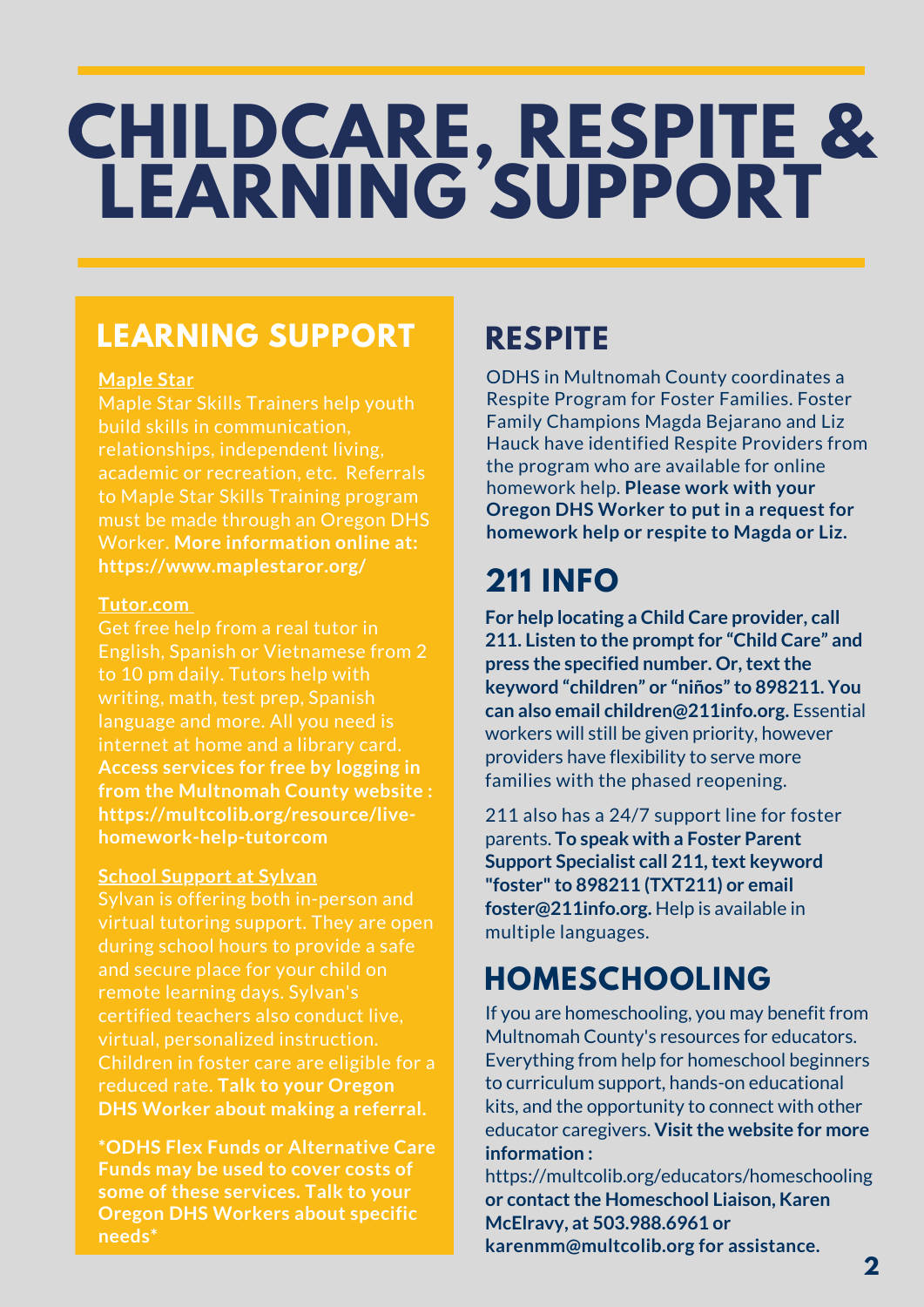## **CHILDCARE, RESPITE & LEARNING SUPPORT**

### **BOYS & GIRLS CLUBS OF PORTLAND**

BGC of Portland is accepting membership applications for the 2020- 21 school year. Clubs offer a variety of programs for youth ages 6-18 including art, games, sports, homework help, leadership development, and more.

This fall, Clubs are offering in-person programs during after-school hours. Due to COVID-19, Clubs are taking a limited number of youth and applications are required. Applications open on Monday, Aug 31 and are reviewed on a weekly basis. **Visit the website to apply: www.bgcportland.org/join-the-club/ or call your local Club directly for more information.**

Many Clubs offer counseling, social help, behavior planning, assistance accessing services, and specialized classes and/or groups for parents or children. Connect with a Youth & Family Service staff member if you need support outside of the regular operations of the Club. **Learn more about these services here: www.bgcportland.org/youth-familyservices**



## **OMSI HOME ROOM**

With state approval, the Oregon Museum of Science and Industry has developed OMSI Homeroom to inspire students and support the community during this time. After ensuring successful completion of school-based digital learning coursework and assignments, OMSI educators will inspire and captivate students for the remainder of the day. Activities include fun science labs, demonstrations, experiments, and design challenges. Safety protocols will include daily health screening, face masks, cleaning, stable small groups of 10, and social distancing. OMSI's Homeroom is program is available for children in grades K through 8.

**There are financial discounts available for the OMSI Homeroom program.** To be eligible for a discount, OMSI asks for an estimate of family income and a few sentences on why this discount is needed - mentioning you are a foster family would be very helpful.

**Visit OMSI's website to apply: https://secure.omsi.edu/camps-andclasses/omsi\_homeroom or call (503) 797- 4661 for more information.**

To receive a financial discount, start the program registration process online. After selecting a session, in your cart you will see a check box labeled "financial discount". By checking this box an automatic 90% discount will be applied.

If the discounted cost is still a barrier please either call (503-797-4661) or email register@omsi.edu to discuss your needs with a staff member.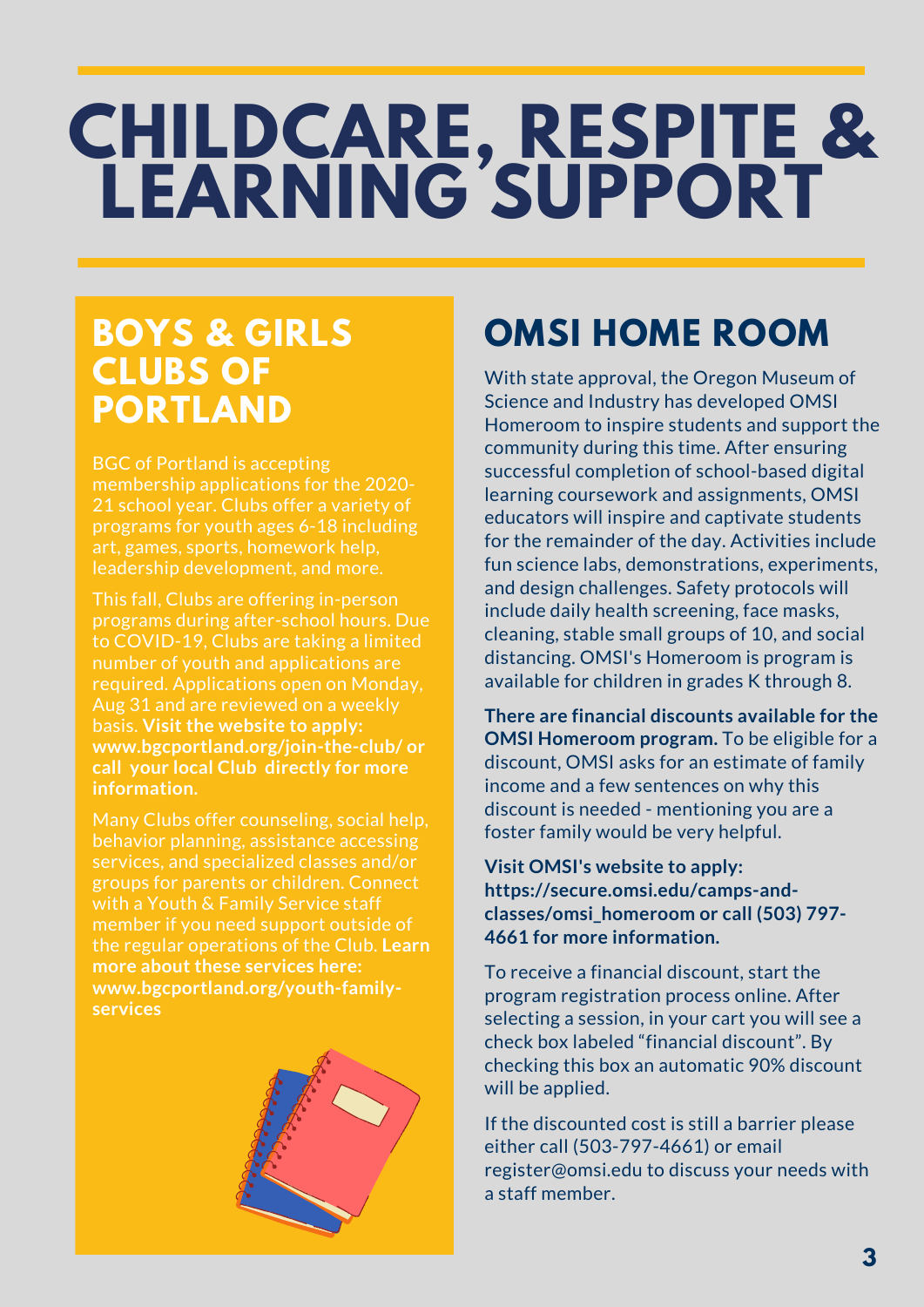## **STUDENT & FAMILY ADVOCACY**

FACT Oregon is a nonprofit organization that supports families raising children who experience disabilities. Their goal is to support and equip families, wherever they may be on their journey.

FACT has supported many foster parents across the state, and recognizes some of the unique challenges they may face, especially in the school setting. FACT's services are not disability specific and are accessible to families whose child may not have a formal diagnosis.

FACT Oregon operates a support line and their staff is available to answer questions and provide support related to Special Education, Developmental Disability Services, and/or any questions that arise when raising a child who experiences disability.

**Contact FACT Oregon by calling (503) 786-6082 or emailing support@factoregon.org.**

**Visit their website for more information: https://factoregon.org/**

## **FACT SUN YOUTH ADVOCACY**

Are you concerned about your middle or high school-aged child dropping out or having poor grades? SUN Youth Advocates will work with you and your child to support their success. The SUN Youth Advocacy Program promotes youth development and academic achievement.

Key services include assertive engagement advocacy and support activities, like one-onone academic supports, advocating for youth in school, and working with youth to create an individualized success plan. The program can also help finding other services to meet your family's needs, and provides whole family support and family engagement.

**Ask about the SUN Youth Advocacy program at your local SUN School (middle and high schools). To participate, call the correct point of contact based on where you child attends school on the SUN Youth Advocacy website: www.multco.us/sun/sun-youth-advocacy**

### **OREGON FOSTER PARENT ASSOCIATION**

The Oregon Foster Parent Association (OFPA) supports foster and adoptive parents in providing safe homes for Oregon's most vulnerable children. Through advocacy and education, they work to protect the rights of adoptive and foster families and strengthen their families. **Learn about FPA's work and support available to you by joining their Facebook group:**

**www.facebook.com/groups/114811175241 or visiting their website: www.ofpa.com.**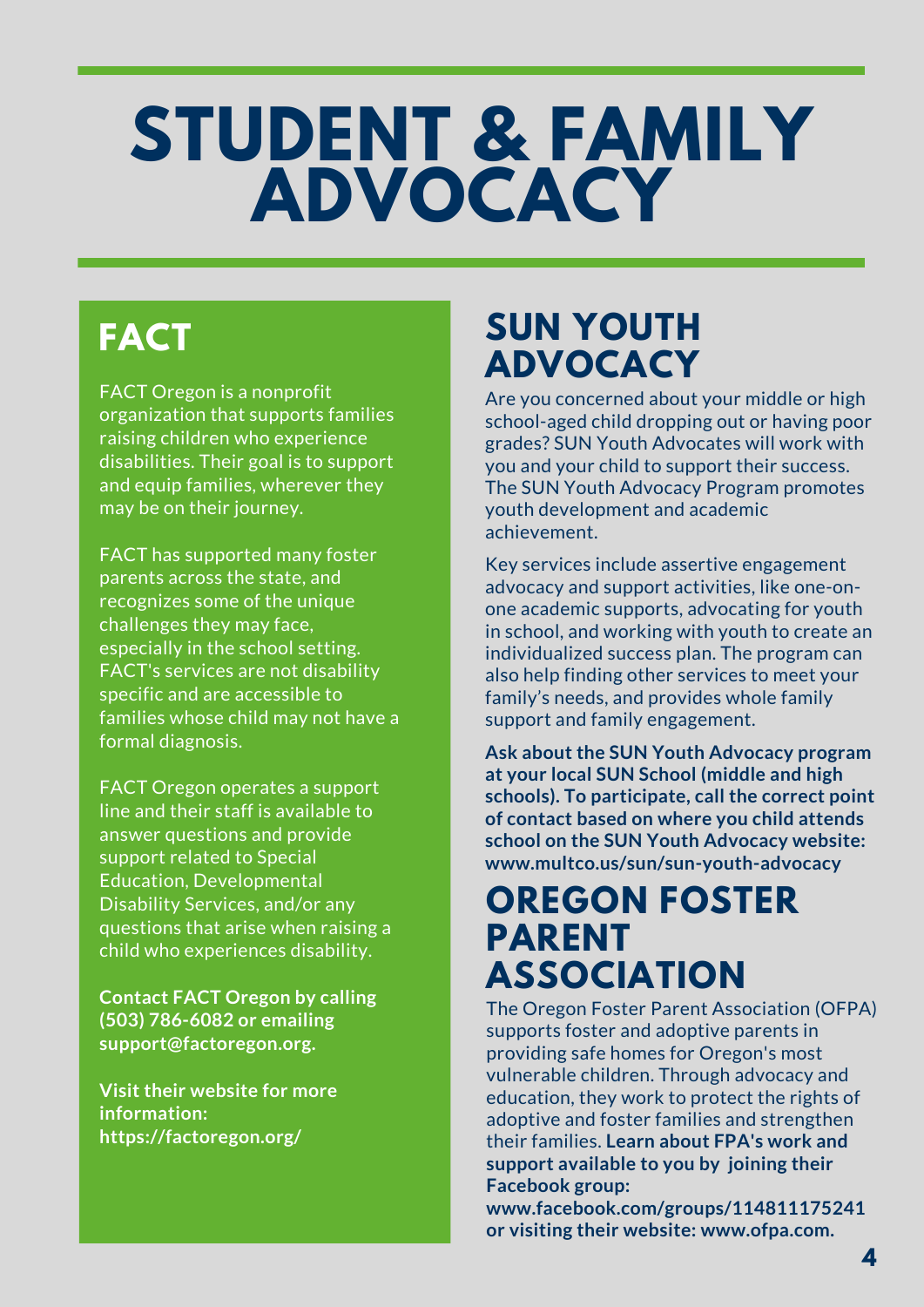## **SCHOOL DISTRICT COMMUNICATION**

### **FOSTER CARE POINT OF CONTACT**

The Oregon Department of Education requires that all school districts have a Foster Care Point of Contact to work together with Oregon DHS to ensure the educational success and stability of foster care students. These contacts can help foster families navigate resources and answer questions.

**Centennial SD 28J** Lori Palmiter 503-760-7990 Lori\_palmiter@csd28j.org

**Corbett SD 39** Jeanne Swift 503-261-4279 jswift@corbett.k12.or.us

**David Douglas 40** Florence Protopapas 503-310-6987 Florence\_Protopapas@ddsd40.org

**Gresham-Barlow SD** Refer to the website for resources www.gresham.k12.or.us

**Parkrose SD 3** Julie Knoles 503-408-2143 Julie\_knoles@parkrose.k12.or.us

**Portland SD 1J** PPS Student Success and Health 503-916-5460 studentservices@pps.net

**Reynolds SD 7** Molly Frye 503-780-3010 mfrye@rsd7.net

## **STAYING CONNECTED**

Connecting with your school district on Facebook can be a good way to get news, updates and problem solve. Check out the school district Facebook pages and newsletters linked below.

#### **Centennial SD 28J**

Facebook: *www.facebook.com/Centennial-School-District-351569028592/*

#### **Corbett SD 39**

Facebook: *www.facebook.com/corbettschools* District newsletter: *https://corbett.k12.or.us/category/districtwide-news/*

#### **David Douglas SD 40**

Facebook: *www.facebook.com/daviddouglasschooldistrict* District's Newsletter: *www.ddouglas.k12.or.us/community/happen ings-newsletter*

#### **Gresham-Barlow SD**

Facebook: *www.facebook.com/greshambarlowschools*

#### **Parkrose SD 3**

Facebook: *www.facebook.com/parkroseschools*

#### **Portland Public SD 1J**

Facebook: *www.facebook.com/pps.homepage PPS Text Communications: text "Yes" or "Y" to 68453*

**Reynolds SD 7**

Facebook: *www.facebook.com/ReynoldsSD7*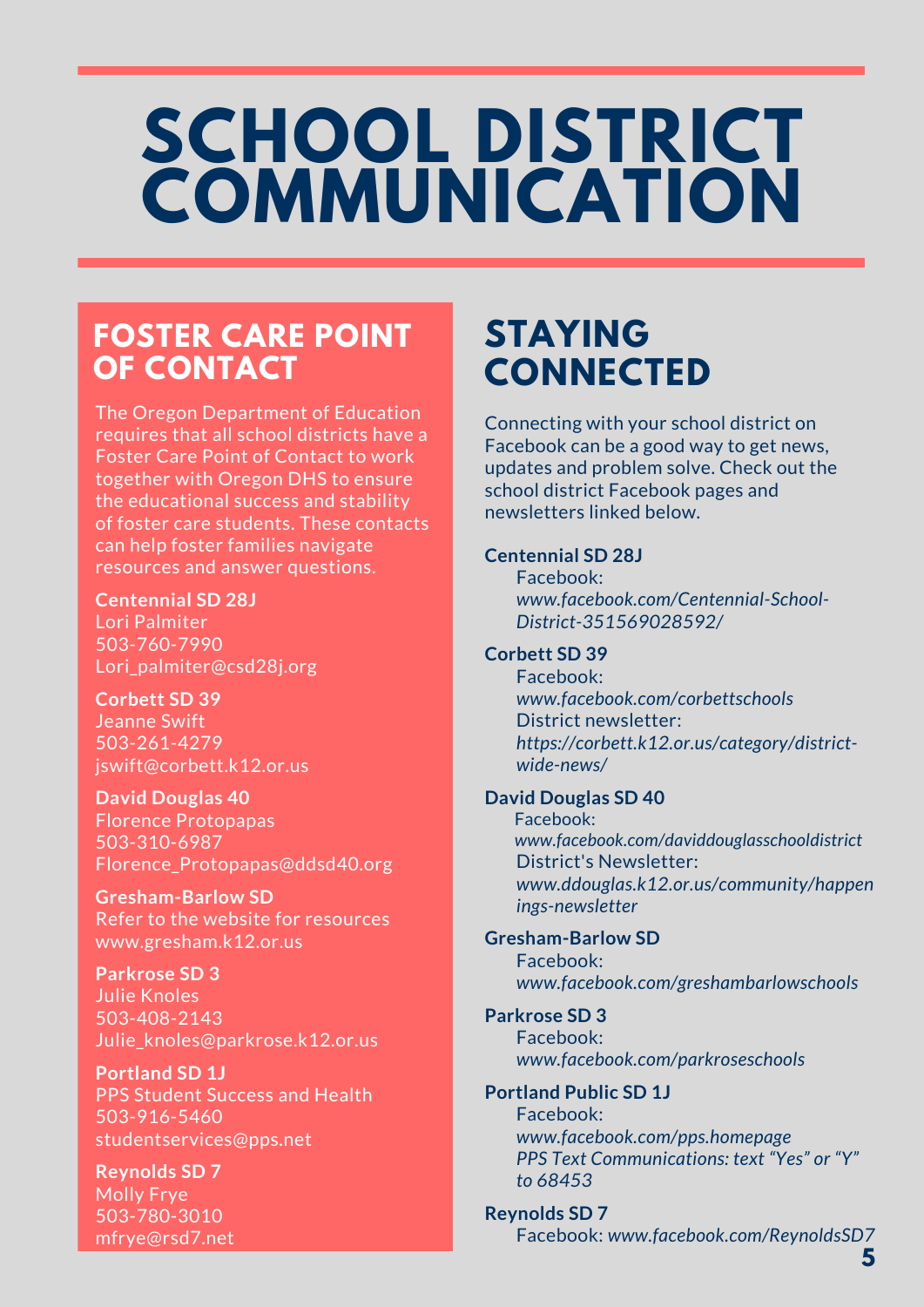## **TECHNOLOGY SUPPORT**

## **SCHOOL DISTRICT TECH**

Contact your school or school district if you are in need of tech support. Some services include:

To request tech support in the **Centennial School District** fill out the request form on their website: **www.csdresources.com/techsupport-for-families.html**

Families at the **David Douglas School District** can access tech support via the **help desk (503) 261-8391 or e-Mail: family\_help\_desk@ddsd40.org**

The **Gresham-Barlow School District** will operate a family tech support phone line that can be reached at (**503)-258-4733.**

**The Parkrose School District** expects to launch a digital help desk located on the District website.

In the **Portland Public School District**, the PPS Support desk will be available to help with technical issues. **They can be reached at 503-916-3375 or by emailing support@pps.net.**

**The Reynolds School District** is offering tech support via Let's Talk, the chat function on the District website.

## **THE MULTNOMAH COUNTY LIBRARY**

Do you have technology questions? The Multnomah County Library Tech Helpers can help you navigate the challenges of using technology for school, meetings, and virtual communications.

**Request a 30-minute appointment by calling 503.988.5123 or completing their form on line at: www.multcolib.org/contact**

## **FREE GEEK**

Does your K-12 student at home need a computer? Plug into Portland is a Free Geek program that provides computers and computer skills training to school-aged youth.

All you need to do is:

- Apply online at **freegeek.org/plugintoportland**.
- Upon approval, schedule an appointment to pick up your computer from Free Geek.
- Take your computer home!

Your computer will come with a 1-year warranty and Tech Support as well as accompanying instructions on how to set-up and work your Free Geek computer.

This program is available to all low-income youth in the Portland metro and SW Washington area. More information here: **https://www.freegeek.org/**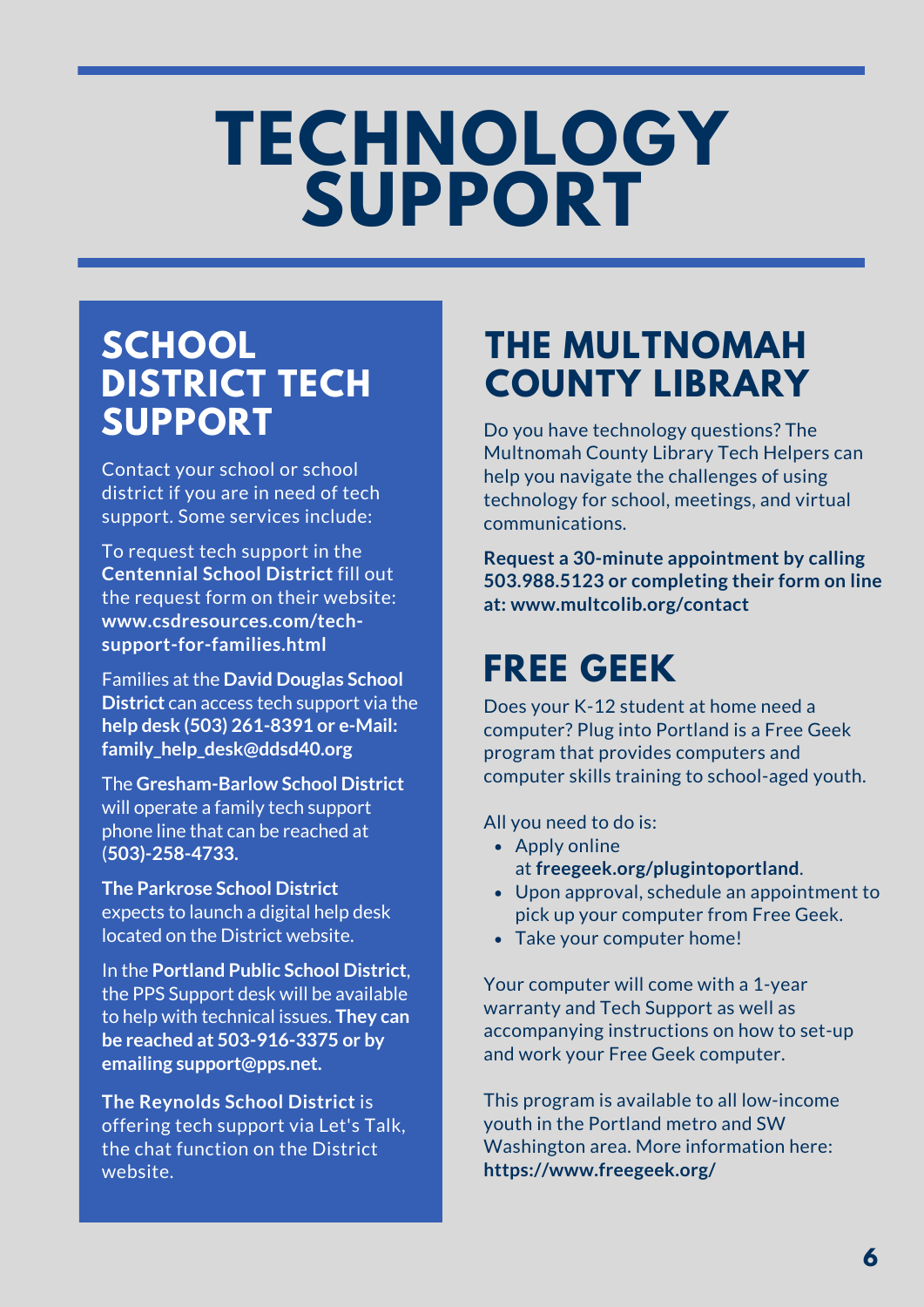## **SCHOOL SUPPLIES & ESSENTIAL ITEMS**

My NeighbOR is a program serving Oregon's most vulnerable children and youth. MyNeighbOR is connecting goods from community members to families and youth impacted by foster care.

**If you have a back-to-school need, you can submit a requestfor items through their website at: www.everychildoregon.org/need/.**

## **PROJECT 48**

Project 48 delivers custom bags of essential items to youth in foster care. They work to deliver bags within the first 48 hours of a child coming into foster care and also deliver to youth who are in transition.

Each bag is filled with essentials and personal care items, including high quality, new clothing and shoes. The bags include a backpack, joggers, a sweatshirt, t-shirts, athletic shorts or leggings, socks and underwear. A toiletry bin is also provided with all the items needed to give them as smooth a transition as possible.

**Requests to Project 48 should come from ODHS so please talk to your Oregon DHS Worker for a referral.**

## **MYNEIGHBOR PROJECT LEMONADE**

The Project Lemonade Retail Store Provides a free back-to-school shopping experience so foster youth look and feel their best. Open year round, youth select from clothing inventory that is new (or nearly new), and leave with apparel, shoes, coats, a backpack, accessories, and books. Youth can visit the store during drop in hours (10am - 3pm Wednesday - Saturday) or shop virtually. **Visit Project Lemonade's website for more info and to learn about their programs: www.projectlemonadepdx.org/fosterfamilies**

## **HOWARD'S HEART**

Howard's Heart strives to support teens and help meet their occupational, educational and cultural needs to help them explore their interests and potential. Youth and teens, caseworkers, foster parents, family members, CASAs and attorneys can make requests and share youth's wishes and needs through **Howard's Heart's website: https://howardsheart.org/**

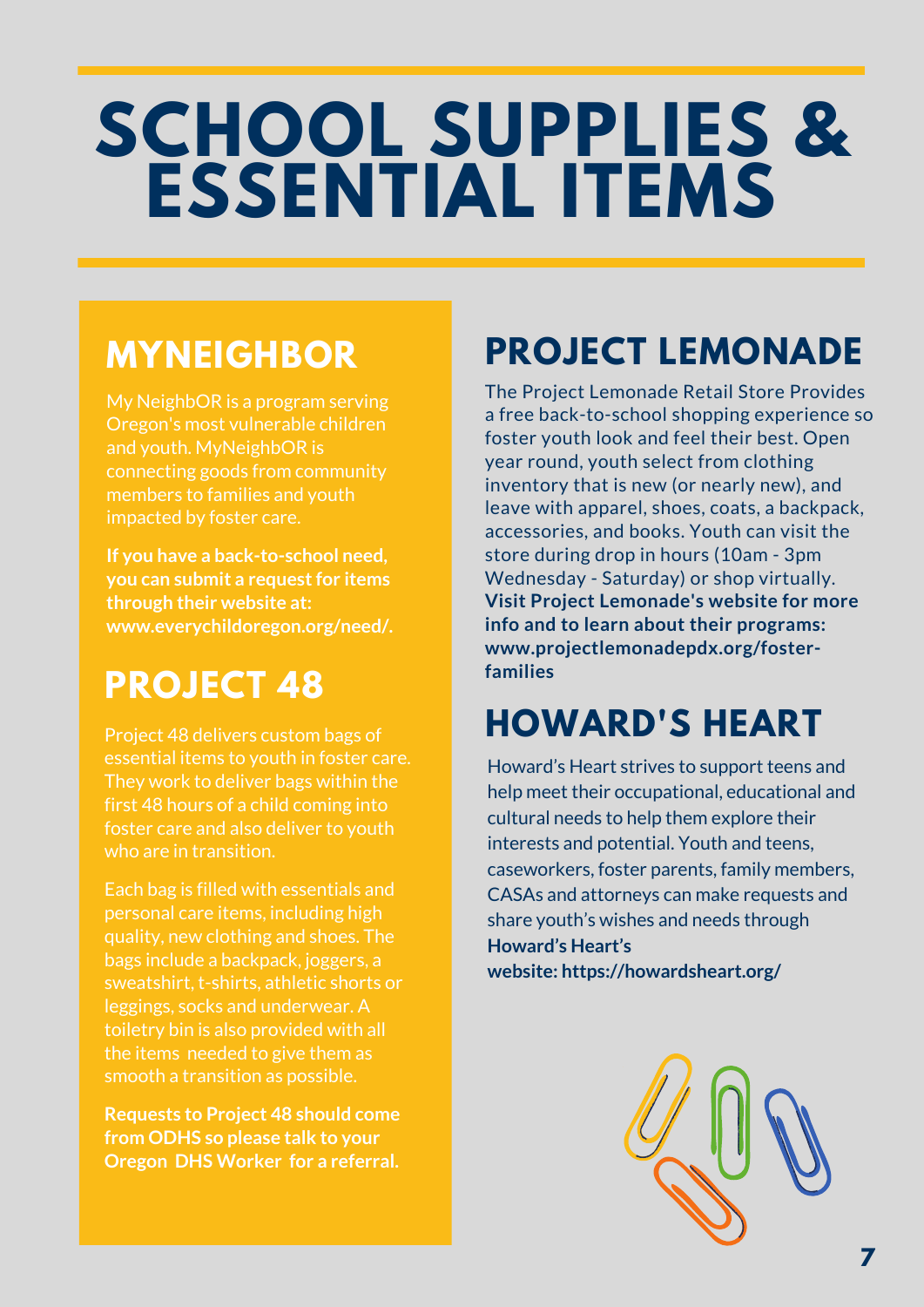## **FINANCIAL SUPPORT**

### **ODHS ALTERNATIVE CHILD CARE FUNDS**

Alternative Care Funds can reimburse foster parents up to \$375 per child per month for childcare costs. Some examples of how funding can be used are (but are not limited to):

- $\bullet$  If a foster parent/relative caregiver is working from home, utilized child care previously, and pays 17 year old neighbor to come to the home to care for the children while foster parent works
- $\bullet$  If a foster parent/relative caregiver is assisting with distance learning requirements and utilizes an individual to help supervise children

**Please inquire with your Oregon DHS Worker about other scenarios and accessing these funds**

### **ONE TIME PERSONAL CARE PAYMENT**

Foster parents are eligible for a onetime personal care services payment when they have or are willing to care for children who:

- Were exposed to someone who tested positive for COVID-19.
- Are symptomatic and have tested positive for COVID-19.
- Are symptomatic and presumed positive by a healthcare provider when no testing is available.

**Talk to an Oregon DHS Worker for assistance.**

### **THE OREGON CARES FUND**

The Oregon Cares Fund is a targeted grant program to support Black people, Black business owners and Black-led nonprofits during COVID-19.

To qualify families or individuals must reside in Oregon, self-identify as Black, and suffer from demonstrated employment or economic interruptions due to COVID-19 related impacts. Individuals and families can qualify for \$1,000 to \$3,000 grants.

**You can find the application and information about applying for funds by visiting the Oregon Cares Fund website: www.thecontingent.org/oregon-cares/**

## **FAMILY CAREGIVER SUPPORT PROGRAM**

Help is here for older relatives age 55 or over raising their grandchildren or great grandchildren under the age of 18. The Family Caregiver Support Program offers:

\*\$400 per child for clothing, activities, other needs you identify.

\*A connection with a senior program case manager to help you with financial, social or other needs you and your family may have.

For more information or to apply, **contact Loriann McNeill, Multnomah County Family Caregiver Support Program Coordinator at (971) 930-5968.**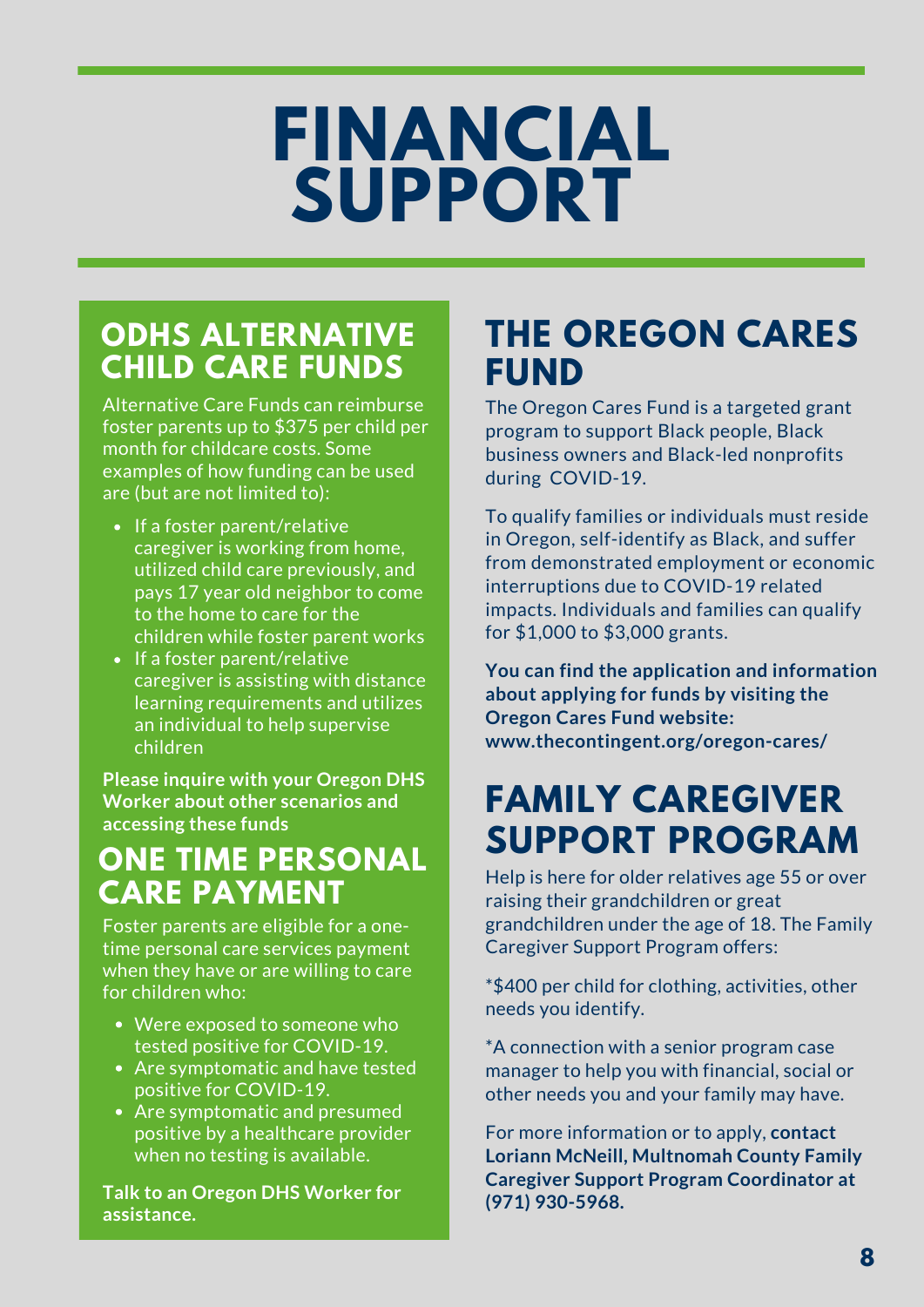## **FAMILY STABILITY PROGRAMS**

**To locate a food pantry or food pick-up site near you review these resources:**

The Oregon Food Bank's Food Finder: https://foodfinder.oregonfoodbank.org/

Multnomah County's SUN Community School Food Pantries and Free Food Markets: https://multco.us/sun/sunfood-sites

If you need food delivered to your home, you can request a box from the Sunshine Division at: www.sunshinedivision.org/ or SnowCap Community Charities on their website: www.snowcap.org

Multnomah County has a list of resources and programs for your family to access free, quality food on their website: www.multco.us/foodassistance/get-food-guide

Portland Public School Nutrition Services department will continue to offer onsite meal distribution to all public-school students. Meals will be available for pickup outside 38 schools, Mondays and Wednesdays, 3 to 5 p.m. The full list of schools/sites is on the District website:

www.pps.net/Page/15846. Students will receive five days' worth of meals each week. **If you have questions please contact nutritionservices@pps.net, call 503-916-3399 or visit their website.**

## **FOOD & UTILITY ASSISTANCE**

211info has information about energy assistance funding for the tri-county area. **The latest updates are listed here: www.211info.org/energy. You may also get updates through their automated recording, which can be accessed 24/7 by calling 211.**

### **ASSISTANCE FOR SENIORS & PEOPLE WITH DISABILITIES**

Seniors and people with disabilities can contact their Aging and Disability Resource Connection for assistance with food and other resources. **Call 1-855-673-2372 or visit www.adrcoforegon.org/consite/connect.php** to connect with an information and assistance

specialist in your area and locate and understand the long-term services and supports available in Oregon.

## **OTHER ASSISTANCE**

Covid-19 Resources for Small Businesses:

- www.onacc.org/covid-19-resources/
- www.sba.gov/disaster-

assistance/coronavirus-covid-19

Resources for Employee / Business Owners:

- https://govstatus.egov.com/or-covid-19
- •https://www.oregon.gov/boli/workers/Pages /default.aspx

Information about unemployment benefits: https://unemployment.oregon.gov/

Renter's rights: www.myoregon.gov/2020/08/12/rentersknow-your-rights/